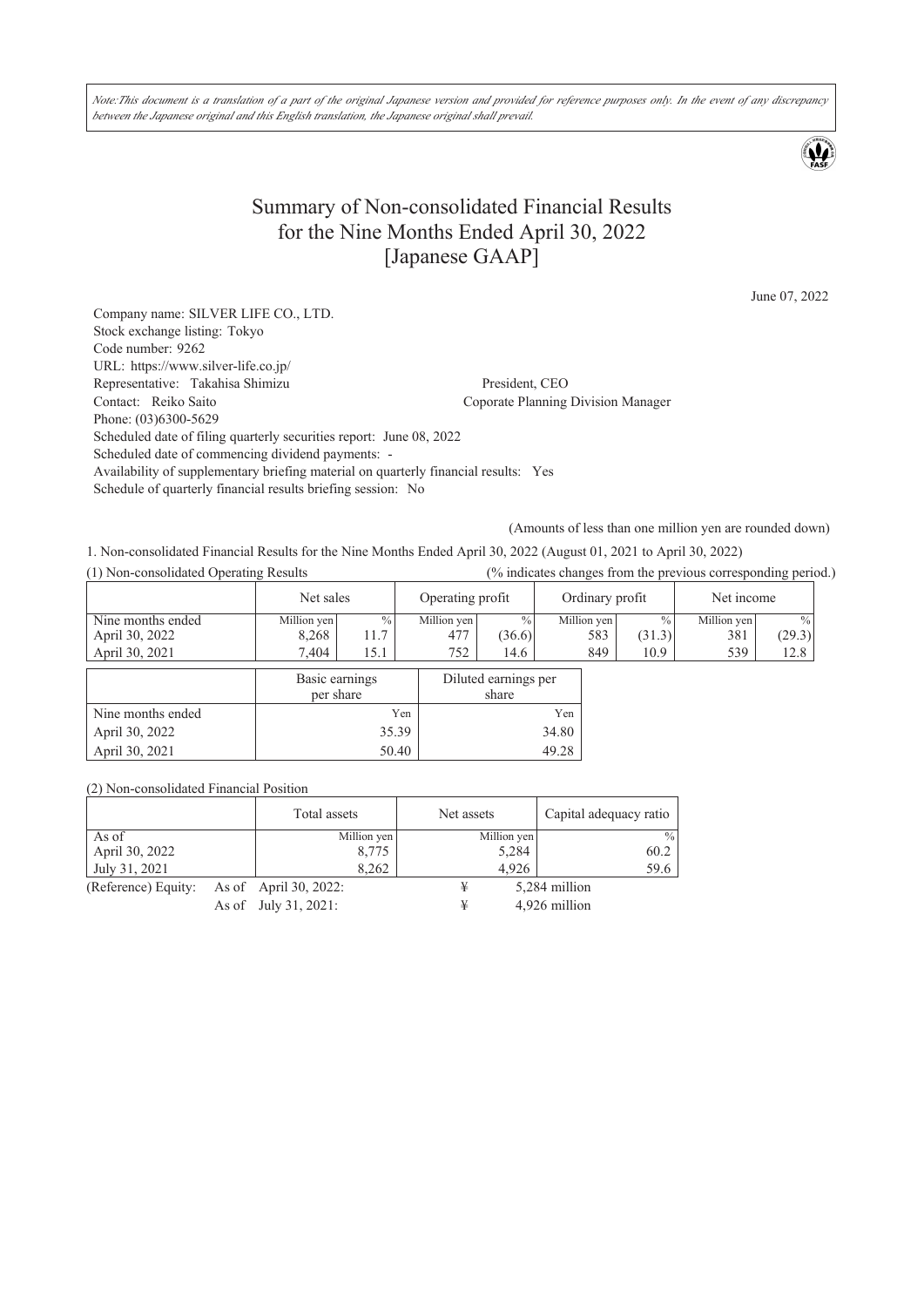#### 2. Dividends

|                                                | Annual dividends                                                           |      |                          |      |       |  |
|------------------------------------------------|----------------------------------------------------------------------------|------|--------------------------|------|-------|--|
|                                                | 2nd<br>3rd<br>1st<br>Year-end<br>quarter-end<br>quarter-end<br>quarter-end |      |                          |      | Total |  |
|                                                | Yen                                                                        | Yen  | Yen                      | Yen  | Yen   |  |
| Fiscal year ended July 31, 2021                | $\overline{\phantom{a}}$                                                   | 0.00 | -                        | 0.00 | 0.00  |  |
| Fiscal year ending July 31, 2022               | $\overline{\phantom{0}}$                                                   | 0.00 | $\overline{\phantom{a}}$ |      |       |  |
| Fiscal year ending July 31, 2022<br>(Forecast) |                                                                            |      |                          | 0.00 | 0.00  |  |

(Note) Revision to the forecast for dividends announced most recently: No

(Note) Breakdown of the 3rd quarter dividend for the fiscal year ending July 31, 2022 :

| Commemorative dividend | ven |
|------------------------|-----|
| Special dividend       | ven |

3. Non-consolidated Financial Results Forecast for the Fiscal Year Ending July 31, 2022(August 01, 2021 to July 31, 2022)

| (% indicates changes from the previous corresponding period.) |             |               |                  |        |                 |               |             |               |                             |
|---------------------------------------------------------------|-------------|---------------|------------------|--------|-----------------|---------------|-------------|---------------|-----------------------------|
|                                                               | Net sales   |               | Operating profit |        | Ordinary profit |               | Net income  |               | Basic earnings<br>per share |
|                                                               | Million ven | $\frac{0}{0}$ | Million ven      | $\%$   | Million ven     | $\frac{0}{0}$ | Million ven | $\frac{0}{0}$ | Yen                         |
| Full year                                                     | .720        | 16.6          | 550              | (34.5) | 680             | (30.1)        | 430         | (21.3)        | 39.84                       |

(Note) Revision to the financial results forecast announced most recently: No

#### \* Notes:

(1) Accounting policies adopted specially for the preparation of quarterly Non-consolidated financial statements:

(2) Changes in accounting policies, changes in accounting estimates and retrospective restatement

1) Changes in accounting policies due to the revision of accounting standards: Yes

- 2) Changes in accounting policies other than 1) above: No
- 3) Changes in accounting estimates: No

4) Retrospective restatement: No

(3) Total number of issued shares (common shares)

1) Total number of issued shares at the end of the period (including treasury shares): 10,792,400 shares

|  | July 31, 2021: | 10,770,000 shares |  |
|--|----------------|-------------------|--|
|--|----------------|-------------------|--|

2) Total number of treasury shares at the end of the period: April 30, 2022: 399 shares July 31, 2021: 399 shares

| 3) Average number of shares during the period: |                   |
|------------------------------------------------|-------------------|
| Nine months ended April 30, 2022:              | 10.784.672 shares |
| Nine months ended April 30, 2021:              | 10,708,863 shares |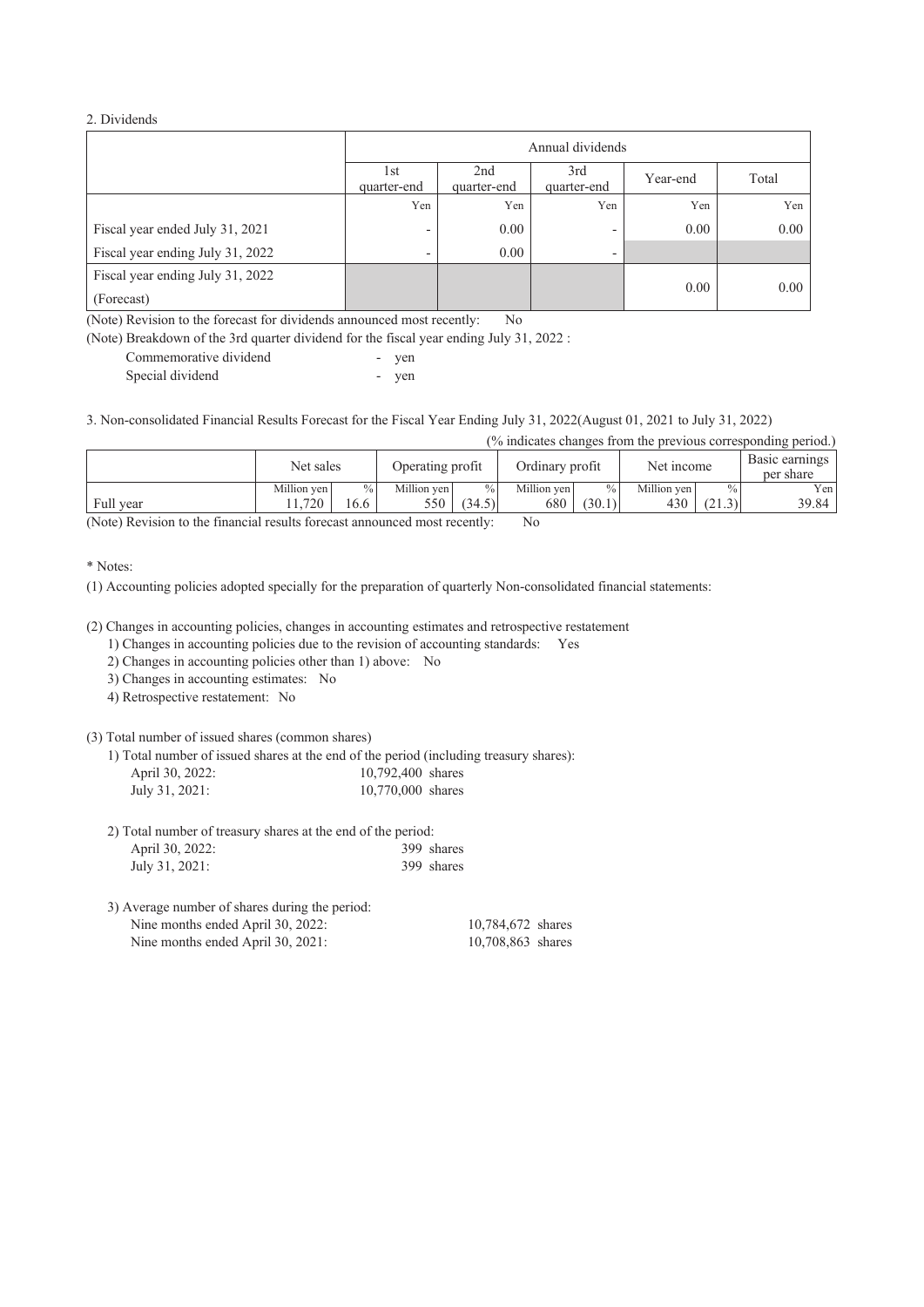### Quarterly Non-consolidated Financial Statements

Quarterly Non-consolidated Balance Sheets

|                                           |                    | (Thousand yen)      |
|-------------------------------------------|--------------------|---------------------|
|                                           | As of July 31,2021 | As of April 30,2022 |
| Assets                                    |                    |                     |
| Current assets                            |                    |                     |
| Cash and deposits                         | 1,472,438          | 1,218,670           |
| Accounts receivable - trade               | 967,715            | 972,990             |
| Merchandise and finished goods            | 186,720            | 323,833             |
| Raw materials and supplies                | 16,032             | 29,791              |
| Other                                     | 732,319            | 516,432             |
| Allowance for doubtful accounts           | (39, 487)          | (41, 470)           |
| Total current assets                      | 3,335,739          | 3,020,247           |
| Non-current assets                        |                    |                     |
| Property, plant and equipment             |                    |                     |
| Buildings, net                            | 2,634,430          | 3,124,477           |
| Machinery and equipment, net              | 1,137,280          | 1,383,172           |
| Construction in progress                  | 156,651            |                     |
| Other, net                                | 533,722            | 781,172             |
| Total property, plant and equipment       | 4,462,084          | 5,288,822           |
| Intangible assets                         | 281,239            | 312,672             |
| Investments and other assets              |                    |                     |
| Other                                     | 196,396            | 168,716             |
| Allowance for doubtful accounts           | (13, 135)          | (15,082)            |
| Total investments and other assets        | 183,260            | 153,634             |
| Total non-current assets                  | 4,926,584          | 5,755,128           |
| <b>Total</b> assets                       | 8,262,323          | 8,775,376           |
| Liabilities                               |                    |                     |
| <b>Current liabilities</b>                |                    |                     |
| Accounts payable - trade                  | 541,269            | 576,231             |
| <b>Contract liabilities</b>               |                    | 11,883              |
| Accounts payable - other                  | 433,990            | 404,775             |
| Current portion of long-term borrowings   | 167,400            | 239,400             |
| Income taxes payable                      | 190,254            |                     |
| Provision for shareholder benefit program | 31,720             | 19,877              |
| Other                                     | 37,176             | 37,163              |
| Total current liabilities                 | 1,401,809          | 1,289,332           |
| Non-current liabilities                   |                    |                     |
| Long-term borrowings                      | 1,762,850          | 2,011,300           |
| Other                                     | 171,328            | 190,641             |
| Total non-current liabilities             | 1,934,178          | 2,201,941           |
| <b>Total liabilities</b>                  | 3,335,987          | 3,491,273           |
| Net assets                                |                    |                     |
| Shareholders' equity                      |                    |                     |
| Share capital                             | 724,137            | 725,645             |
| Capital surplus                           | 714,137            | 715,645             |
| Retained earnings                         | 3,488,980          | 3,843,731           |
| Treasury shares                           | (919)              | (919)               |
| Total shareholders' equity                | 4,926,335          | 5,284,102           |
| Total net assets                          | 4,926,335          | 5,284,102           |
| Total liabilities and net assets          | 8,262,323          | 8,775,376           |